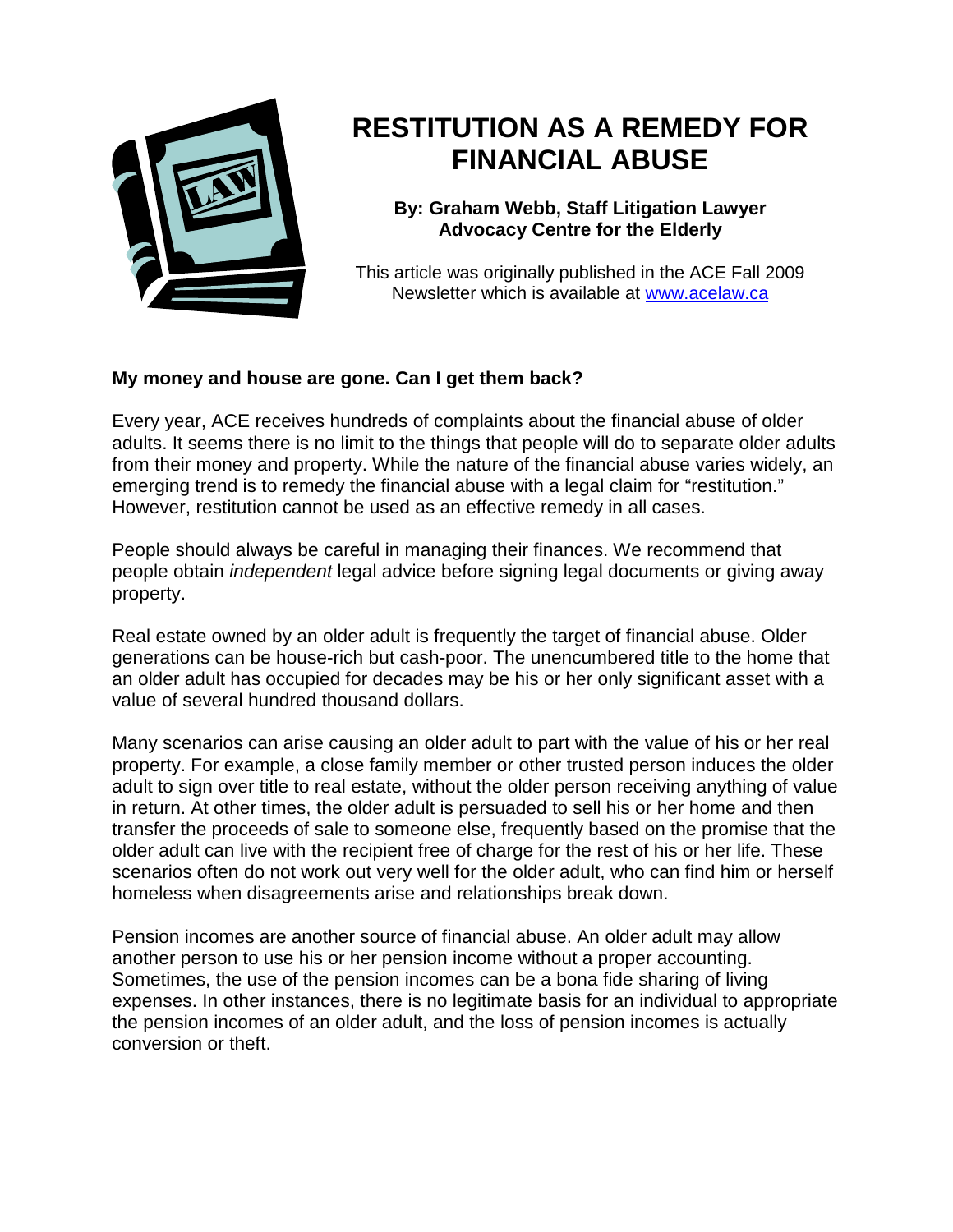Bank accounts or other investments are also frequent sources of difficulties. The ways in which older adults can be separated from money and investments are countless. Common situations include the following:

- The older adult voluntarily transfers money to a family member or other trusted person, fully expecting that the money will eventually be repaid but it is not;
- The older adult feels that the circumstances of the transfer are less than voluntary and that he or she has no viable option but to hand over money or investments to someone else who wants them; and
- The older adult has absolutely no knowledge that money or valuable property has been transferred at all, and only discovers the transfer long after the fact.

Financial abuse also occurs where another person obtains credit in the name of an older adult without his or her knowledge or voluntary consent. The unauthorized use of another person's credit cards is an example of this type of financial abuse. ACE often hears about credit cards being obtained in the name of an older adult without his or her knowledge. As well, older adults may be pressured to obtain bank loans, lines of credit and mortgages on their homes. Although they do not receive a penny of the money loaned, they are later called on to repay the debt.

Personal property (e.g., automobiles, furniture, household effects, purses, wallets, cash and identification) are frequently taken without the older adult's permission when there is an unexpected event, such as hospitalization, or a change in living residence to a retirement home or long-term care home. These transfers of personal property can also be considered financial abuse.

Regardless of the form of financial abuse, the legal principle of "restitution" is often the basis of a legal action. Restitution is a "cause of action" (claim) that gives a person the legal right to a remedy if he or she can provide evidence that the essential elements of restitution are satisfied.

There are three essential elements of a claim for restitution. They are:

- 1. The claimant (the person seeking compensation) must have been deprived of some kind of money or property interest;
- 2. The defendant must be enriched in a way that corresponds to the claimant's deprivation; and
- 3. There must be an absence of "juristic cause" for the deprivation and corresponding enrichment.<sup>1</sup>

"Juristic cause" simply means a condition or event that gives legal authority for the transfer of money or property. For example, "donative intent" (the intent to give a gift) is one juristic cause that provides a defence to a claim for restitution. If an older adult

 $\overline{1}$ <sup>1</sup> See Pecore v. Pecore, [2007] 1 S.C.R. 795.